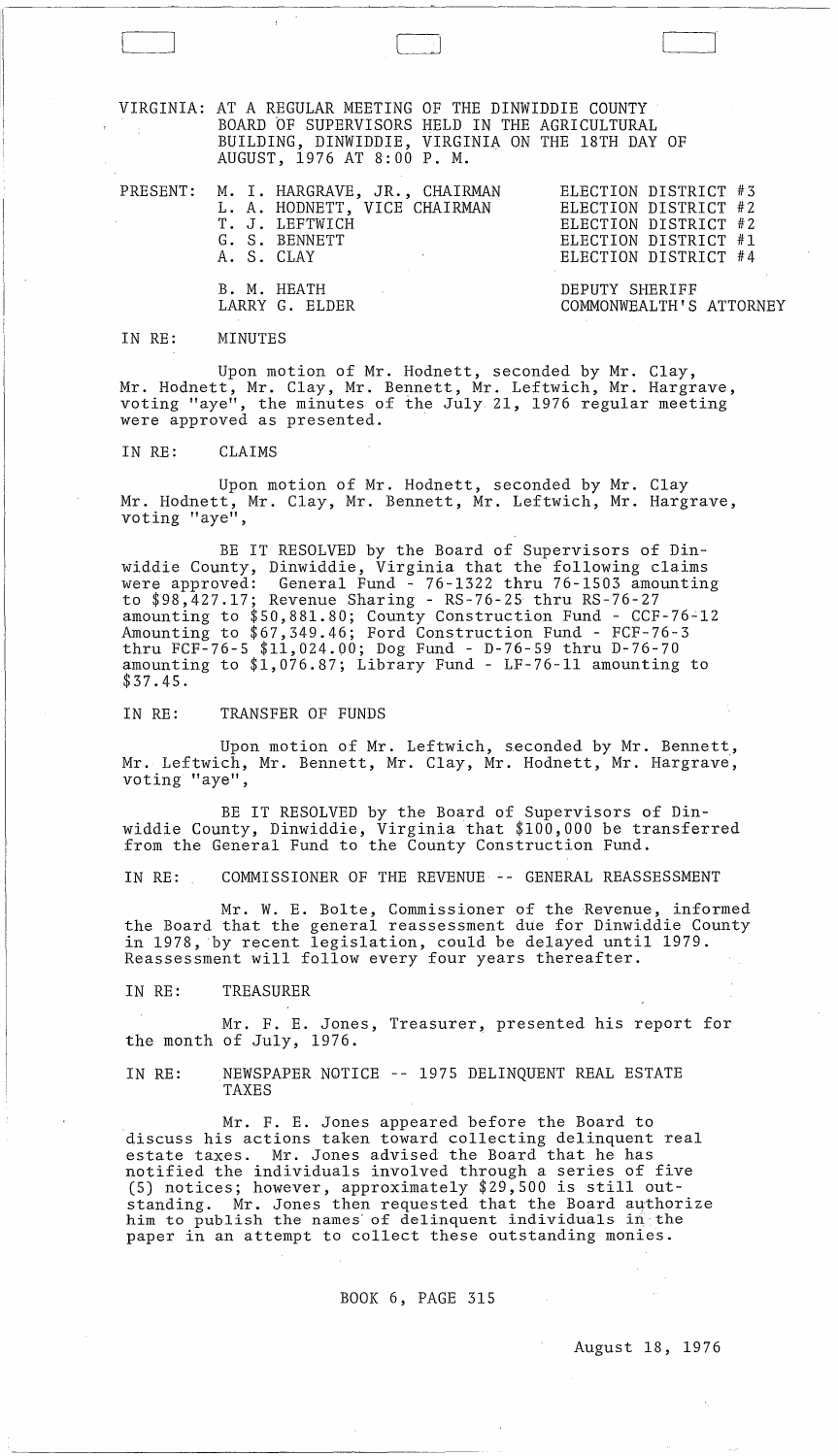Upon motion of Mr. Clay, seconded by Mr. Hodnett, Mr. Clay, Mr. Hodnett, Mr. Leftwich, Mr. Bennett, Mr. Hargrave, voting "aye".

BE IT RESOLVED by the Board of Supervisors of Dinwiddie County, Dinwiddie, Virginia that Mr. F. E. Jones be authorized to publish a notice of the delinquent names in the paper.

IN RE: PURCHASE OF TELECOPIER -- DINWIDDIE COUNTY JAIL

The County Administrator presented an offer from the Institutional and Community Services Division of the State Department of Corrections authorizing the installation of a telecopier and telephone line in the Dinwiddie County Jail. The rent would<br>be reimbursed 99.9% along with other jail expenditures. The be reimbursed 99.9% along with other jail expenditures. machine would greatly facilitate departmental transactions and information flow.

Upon motion of Mr. Bennett, seconded by Mr. Clay, Mr. Bennett, Mr. Clay, Mr. Leftwich, Mr. Hodnett, Mr. Hargrave, voting "aye",

BE IT RESOLVED by the Board of Supervisors of Dinwiddie County, Dinwiddie, Virginia that the County Administrator be authorized to purchase and have installed a telecopier and telephone line for the Dinwiddie County Jail.

IN RE: XEROX 660 COPYING MACHINE -- DINWIDDIE COUNTY JAIL

The County Administrator presented a request from the Sheriff's Department to purchase a small copying machine for their departmental use. Captain B. M. Heath stated that there was a need for the equipment due to the quantity of reports to be prepared.

The County Administrator stated that he felt there was a good possibility that the monthly rental would be reimbursable with other jail expenses.

Upon motion of Mr. Hodnett, seconded by Mr. Leftwich, Mr. Hodnett, Mr. Leftwich, Mr. Clay, Mr. Bennett, Mr. Hargrave, voting "aye",

BE IT RESOLVED by the Board of Supervisors of Dinwiddie County, Dinwiddie, Virginia that the County Administrator be authorized to lease a 660 Xerox copying machine for the Dinwiddie County jail for a monthly rental fee of \$65.00, including maintenance.

IN RE: RESTORATION OF DEATH BOOK -- CLERK'S OFFICE

Mrs. Sallie E. H. Short appeared before the Board to request funding for the restoration of the Death Book in the Clerk's Office. The book, dated 1865-1895, is one of several in need of restoration. Mrs. Short informed the Board that the cost would be \$3.00 per page plus paper and binder for a total cost \$555.00.

Upon motion of Mr. Hodnett, seconded by Mr. Bennett, Mr. Hodnett, Mr. Bennett, Mr. Clay, Mr. Leftwich, Mr. Hargrave, voting "aye",

BE IT RESOLVED by the Board of Supervisors of Dinwiddie County, Dinwiddie, Virginia that funds be set aside for the restoration of the Death Book, dated 1865-1895, located in the Dinwiddie County Clerk's Office.

IN RE: BUILDING INSPECTOR

 $\sim 10^7$ 

Mr. James L. Blaha presented his report for the month of July, 1976.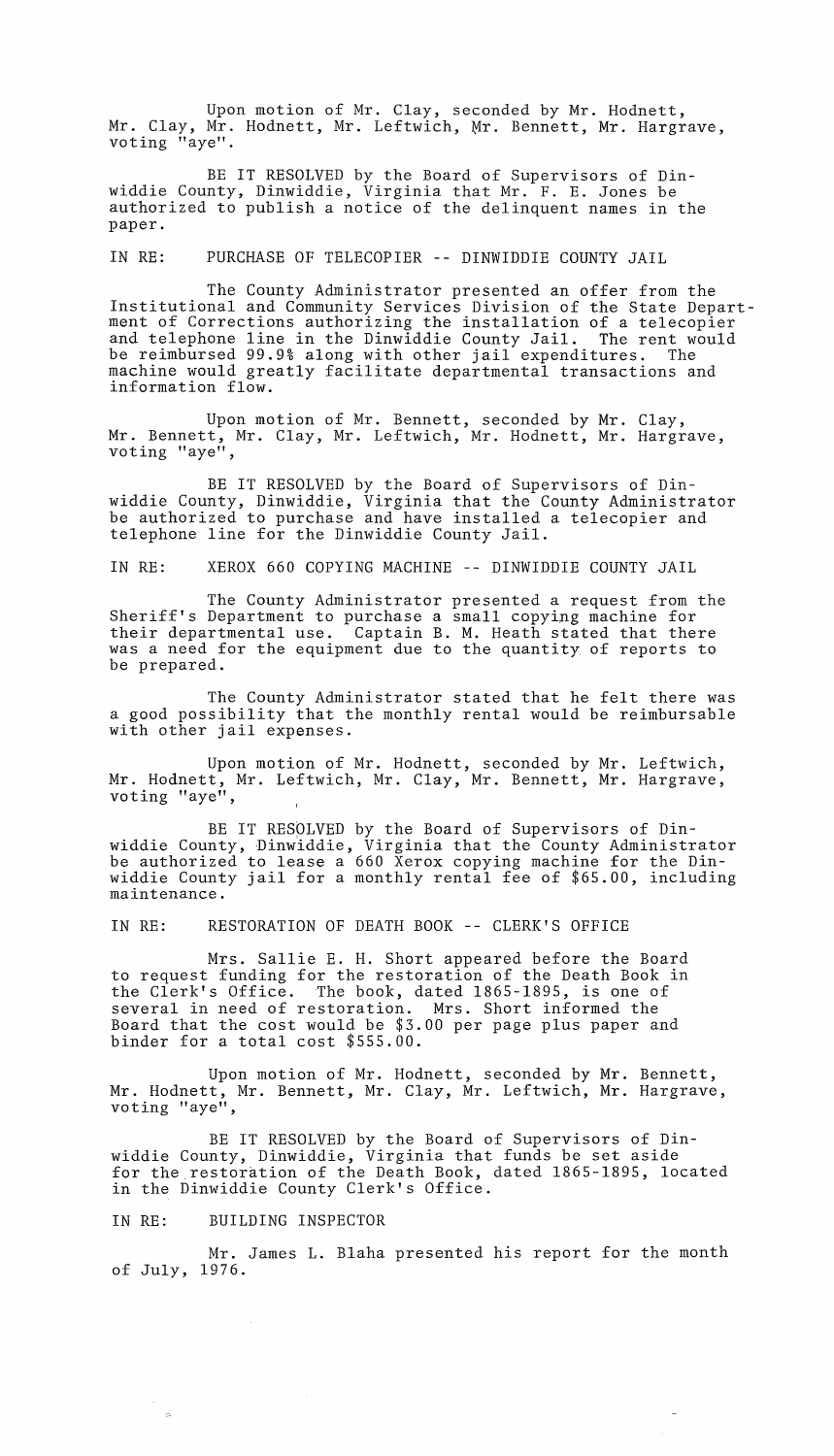## IN RE: DOG WARDEN

Mr. G. T. Hughes presented his report for the month of July, 1976.

# IN RE: DIRECTOR OF PLANNING

Mr. W. C. Scheid presented a study on Housing Estimates in the County for the Board's review which will be incorporated in the Comprehensive Plan.

IN RE: DEPARTMENT OF SOCIAL SERVICES

Mrs. King B. Talley appeared before the Board to present a brief review of the Department of Social Services 1975-76 budget. Mrs. Talley also advised the Board as to the status of the 1976-77 budget. She stated that the 1976-77 budget had been cut by the State, however, due to the addition of donated funds, through the Title XX program, the local share would show an increase; thus, Mrs. Talley requested that the local match stay as previously approved by the Board. The Board members concurred with Mrs. Talley's request.

IN RE: SUPERINTENDENT OF SCHOOLS

Mr. T. W. Newsom informed the Board that site plans' were being prepared by Crater Planning District Commission for the recreational site across from the high school and was hopeful that progress would continue thereafter.'

IN RE: RURAL ADDITION TO STATE SECONDARY SYSTEM - MAMIE Q. MITCHELL ROAD

Upon motion of Mr. Clay, seconded by Mr. Hodnett, Mr. Clay, Mr. Hodnett, Mr. Bennett, Mr. Leftwich, Mr. Hargrave, voting "aye", the following resolution was adopted:

BE IT RESOLVED by the Board of Supervisors of Dinwiddie County, Dinwiddie, Virginia that the Virginia Department of Highways and Transportation is hereby requested to construct and add a section of road beginning at a point on Route 650 about 1.06 miles South of Route 651, Sapony District, Dinwiddie County, Virginia, thence extending in an easterly direction about .5736 miles to a dead end, to the Secondary System of Dinwiddie County, pursuant to section 33.1-229 of the Code of Virginia of 1950 as amended; and

BE IT FURTHER RESOLVED by the Board of Supervisors of Dinwiddie County, Dinwiddie, Virginia that it quarantees the Virginia Department of Highways and Transportation a minimum unrestricted right-of-way of 50 feet with necessary easement antescricted right of way of 30 feet with necessary. Page and Plat Book

IN RE: RURAL ADDITION TO STATE SECONDARY SYSTEM -<br>BOBBITT ROAD

Upon motion of Mr. Bennett, seconded by Mr. Leftwich, Mr. Bennett, Mr. Leftwich, Mr. Clay, Mr. Hodnett, Mr. Hargrave, voting "aye", the following resolution was adopted:

BE IT RESOLVED by the Board of Supervisors of Dinwiddie County, Dinwiddie, Virginia that the Virginia Department of Highways and Transportation is hereby requested to construct and add a section of road, beginning at a point on State Route 623, near Sutherland Railroad Station, and running thence in an easterly direction as shown on plat recorded herewith, beginning Sta. No. 100+00 centerline of Route 623, Sta. 100+00 East to Sta. No. 119+50.77, to the Secondary System of Dinwiddie County pursuant to Section 33.1-229 of the Code of Virginia of 1950 as amended, and

BOOK 6, PAGE 316

 $\sim$   $\sim$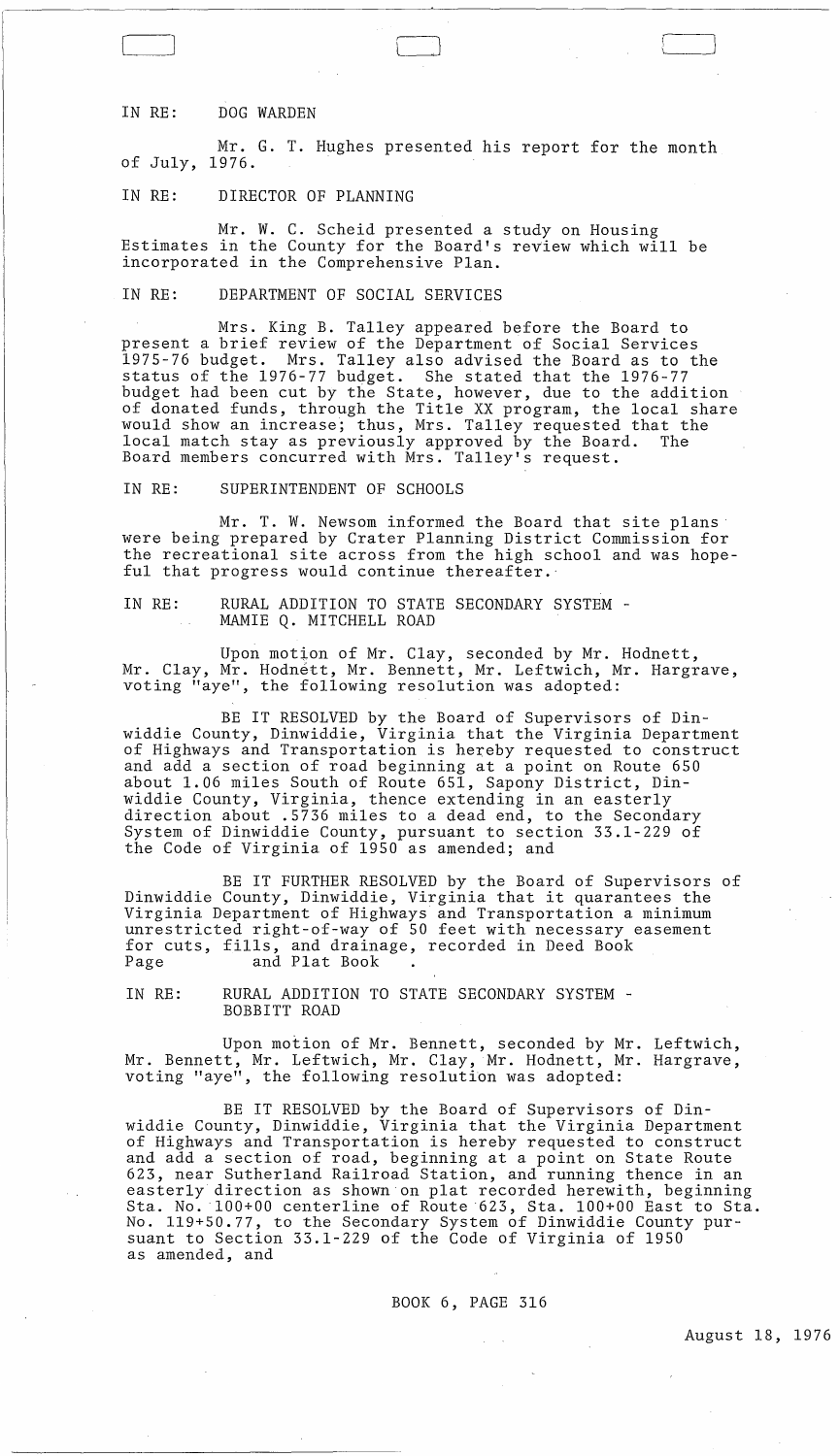BE IT FURTHER RESOLVED by the Board of Supervisors of Dinwiddie County, Dinwiddie, Virginia, that it guarantees Virginia Department of Highways and Transportation minimum unrestricted right-of-way of fifty feet with necessary easement for cuts, fills, and drainage; recorded in Deed Book<br>Page and Plat Book . and Plat Book

IN RE: MAYOR, DISCUSSION OF RELATIONSHIP WITH TOWN OF MCKENNEY

Mr. William E. McElveen, Mayor, Town of McKenney, appeared before the Board to discuss the relationship of the County with the Town of McKenney in dealing with matters of mutual concern. He stated that he would be most willing to work with them in any way he could. The Board expressed the same sentiments and thanked Mr. McElveen for expressing his concern.

IN RE: ACCEPTANCE OF LAND FROM COMMONWEALTH OF VIRGINIA -- FORD VOLUNTEER FIRE DEPARTMENT

Upon motion of Mr. Leftwich, seconded by Mr. Hodnett, Mr. Leftwich, Mr. Hodnett, Mr. Clay, Mr. Bennett, Mr. Hargrave, voting "aye", the following resolution was adopted:

WHEREAS, by action of the 1976 General Assembly, 3.31 acres of land at the Dinwiddie County Correctional Unit #27 was authorized to be transferred to Dinwiddie County; and

WHEREAS, this land is to be used for the construction of the Ford Volunteer Fire Department; and

WHEREAS, the deed for this land was presented to the County by representatives of the Department of Corrections at the site on July 2, 1976;

NOW THEREFORE BE IT RESOLVED by the Board of Supervisors of Dinwiddie County, Dinwiddie, Virginia that 3.31 acres located at Dinwiddie County Correctional Unit #27 be hereby accepted from the Department of Corrections for the construction of the Ford Volunteer Fire Department building and the Chairman is hereby authorized to sign the deed.

IN RE: RENOVATION OF AIR CONDITIONING AND HEATING SYSTEM - AGRICULTURAL BUILDING

Upon motion of Mr. Leftwich, seconded by Mr. Hodnett, Mr. Leftwich, Mr. Hodnett, Mr. Bennett, Mr. Clay, Mr. Hargrave, voting "aye", the following resolution was adopted:

WHEREAS, there have been numerous occasions of malfunction in the present air conditioning and heating system in the Agricultural Building within the past year; and

WHEREAS, after several investigations by representatives of Honeywell under the County's maintenance program, they considered the system to be inadequate for the area served;

NOW THEREFORE BE IT RESOLVED by the Board of Supervisors of Dinwiddie County, Dinwiddie, Virginia that the County Administrator be authorized to obtain recommendations and cost estimates from those knowledgeable in the air conditioning and heating system field to renovate and revamp the system of the Dinwiddie County Agricultural Building.

IN RE: MAINTENANCE AGREEMENT -- PUMPING STATION FOR COURTHOUSE AND JAIL

The County Administrator presented an offer from Stamie E. Lyttle Co., Inc. for service at quarterly intervals to the pumping station they installed serving the Jail and Courthouse. The maintenance service would be \$75.00 per quarter not including emergency service calls.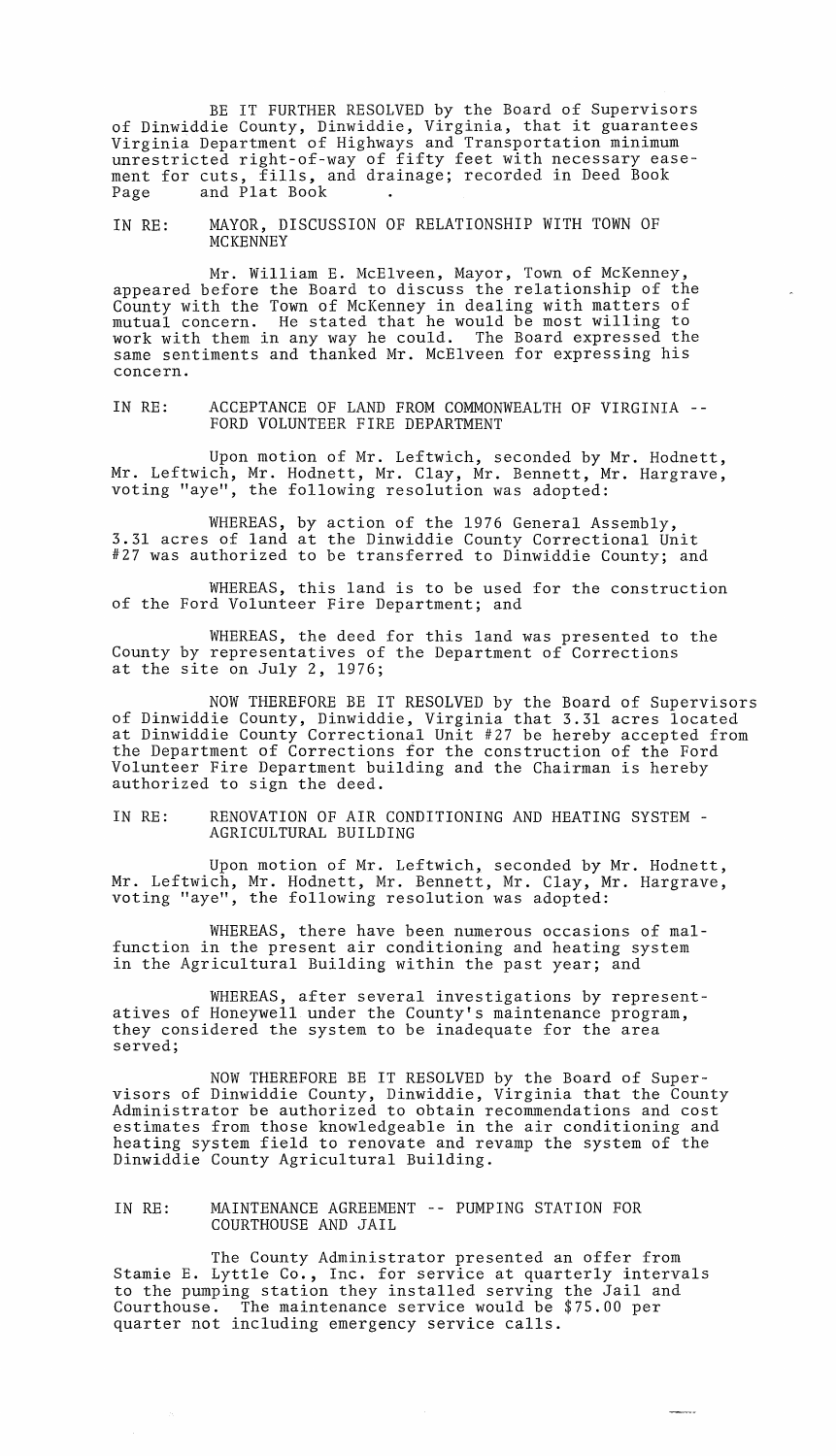After a brief discussion, the Board instructed the County Administrator to request a cost estimate from Stamie E. Lyttle to include the two wells in this service agreement before they made a final decision.

 $\Box$ 

#### IN RE: DISCUSSION OF WOODEN-BRIDGE - ROUTE 619

Mr. Edward A. Bracey, Jr. appeared before the Board to discuss the condition of the wooden bridge over the railroad track on Route 619. He stated that the bridge had been hit and was in very poor condition.

The Board acknowledged Mr. Bracey's concern and instructed the County Administrator to contact the Highway Department concerning repair of the railing and the status of future bridge renovation there.

IN RE: 1-95 RESOLUTION WESTERN ROUTE.

Upon motion of Mr. Leftwich, there being no second, Mr. Leftwich, Mr. Hargrave voting "aye", Mr. Clay, and Mr. Hodnett voting "nay", Mr. Bennett abstained, the following resolution was not adopted:

WHEREAS, the Dinwiddie County Board of Supervisors is aware of the new highway proposal which will connect the interstate system south of Petersburg to the vicinity of the proposed interchange of Interstate Route 95 and Route 5 near Varina; and

WHEREAS, the Board of Supervisors have reviewed the eastern corridor and the western corridor in regard to the possible effect each will have on through traffic movement and the region from an environmental, ecological, economic and, in general, land use standpoint; and

WHEREAS, the Board of Supervisors believe the western corridor to be superior to the eastern corridor in so many ways which will benefit the nation as well as the Richmond Crater Planning District Area;

NOW THEREFORE BE IT RESOLVED that the Board of Supervisors, Dinwiddie County, Dinwiddie, Virginia go on record as supporting the western corridor for the new location of the interstate highway facility.

IN RE: 1-95 RESOLUTION - EASTERN ROUTE

 $\mathcal{L}(\mathbf{z},\mathbf{z},\mathbf{z})$  , where  $\mathcal{L}(\mathbf{z},\mathbf{z})$ 

Upon motion of Mr. Hodnett, there being no second, Mr. Hodnett voting "aye", Mr. Leftwich and Mr. Hargrave voting "nay", Mr. Bennett and Mr. Clay abstained, the following resolution was not adopted:

WHEREAS, the Dinwiddie County Board of Supervisors is aware of the new highway proposal which will connect the interstate system south of "Petersburg to the vicinity of the proposed interchange of Interstate Route 95 and Route 5 near Varina; and

WHEREAS, the Board of Supervisors has reviewed the western corridor and the eastern corridor in regard to the possible effect each will have On through traffic movement and the region from an environmental, ecological, economic and, in general, land use standpoint; and

WHEREAS, the Board of Supervisors believe the eastern corridor to be superior to the western corridor in so many ways which will benefit the nation as well as the Richmond Crater Planning District Area;

BOOK 6, PAGE 317

 $\sim 10^{-11}$